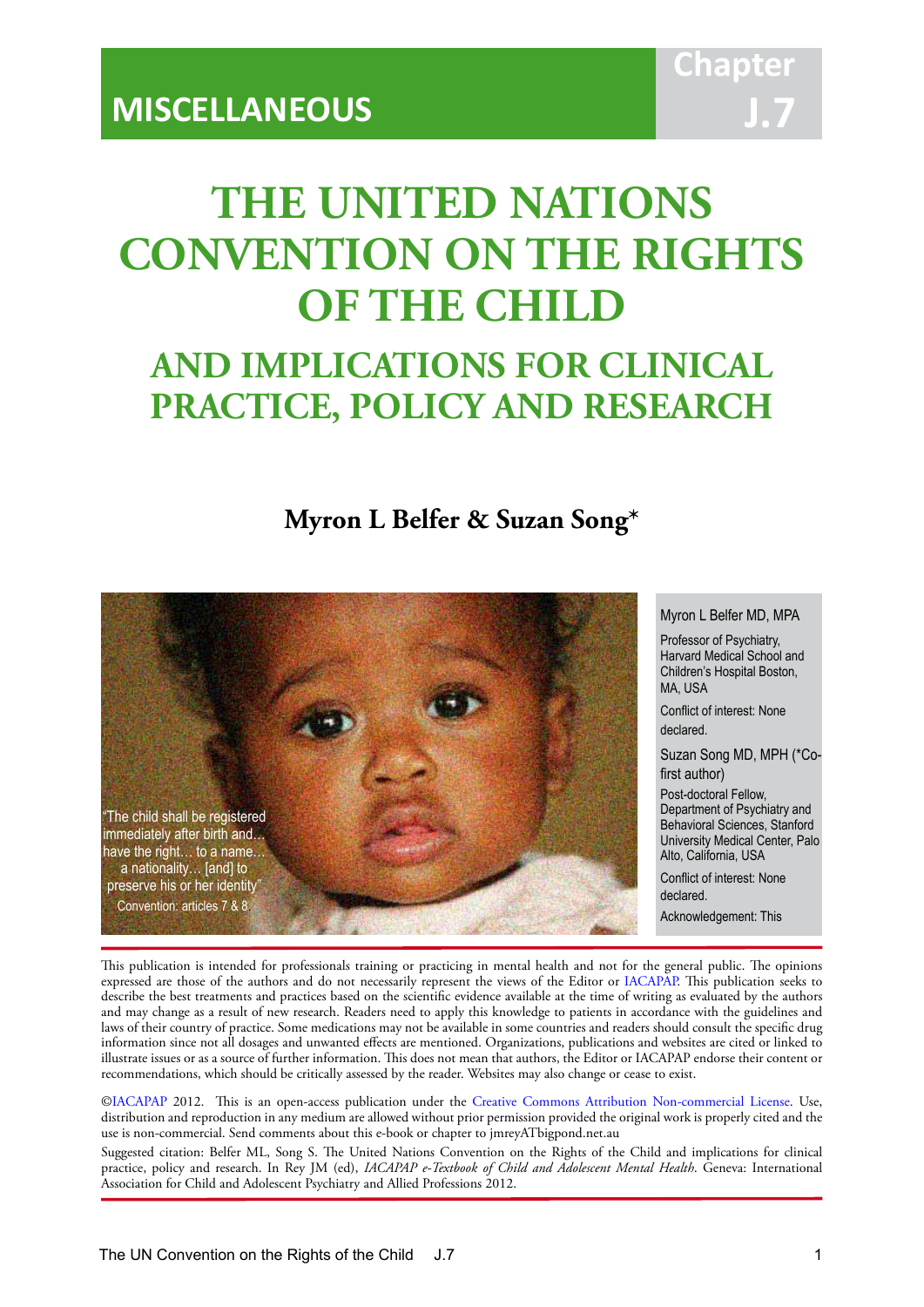The *United Nations* (UN) *Convention on the Rights of the Child* (Convention) and subsequent related documents have the potential for greatly improving the lives of children (birth to 18 years of age, but dependent on cul and subsequent related documents have the potential for greatly improving the lives of children (birth to 18 years of age, but dependent on culture) in several dimensions, offering protection from abuse, strengthening children's relationship with families and ensuring the realization of individual potential. These documents go well beyond having implications for governments and should be considered in relation to all professional activities that impinge on the lives of children including clinical practice, research, participation and education.

Currently, there is tension between the community of "disabled" and those with "mental disorders" with significant implications for progress in child related human rights. Is a mental disorder a "disability"? Will inclusion of those with mental disorders weaken or distort advocacy for those with non-mental disorder disabilities? At a time when there are great opportunities for advocacy this issue needs to be addressed because in the current era it may be one of the greatest barriers to the promotion of the needs of those with mental disorders in the context of human rights as put forth in the Convention and the recently adopted *[UN Convention on the Rights of People with Disabilities](http://www.un.org/disabilities/convention/conventionfull.shtml)* (CRDP). The issues of exclusion and disenfranchisement are common to all with disabilities and certainly to those with mental disorders.

The historical understanding of children and childhood must be appreciated to realize how children, in particular, can suffer drastic consequences as a result of being considered disabled (Hibbard & Desch, 2007). In the modern history of civilization children were seen as property (Slee, 2002). The role of children was to increase the productivity of the family and propagate to continue the family line (Slee, 2002). There was, until the past century, no concept of a developing child with potentials that could be enhanced or thwarted by environmental or attitudinal factors. There was little understanding of a developmental trajectory for children and that they were not simply little adults. Lastly, in many cultures it was felt that *children should be seen and not heard* and that they did not have a claim on the right of inclusion. Both because of a better scientific understanding of child development and the evolution of social thinking, children are now viewed differently by many, but certainly not by all segments of society. However, the potential of children with disabilities, for the most part, continues to be ignored: "…widespread underestimation of the abilities and potential of children with disabilities creates a vicious cycle of under-expectation, under-achievement and low priority in the allocation of resources." [www.unicef-irc.org](http://www.unicef-irc.org)

Emotional and behavioral problems affect between 10% and 20% of children worldwide (Belfer, 2008). Recognizing childhood emotional and behavioral problems in the context of disability rights, remains a challenge and, to date, has not had the prominence warranted (Stewart-Brown, 2003). Data on the cost to society of mental disability in children is yet to be fully calculated, but the studies that are available show dramatic costs, comparable to those of other disabilities and with equal issues related to participation in society. The emotional and physical disability resulting from exposure to war, famine, disasters and HIV/ AIDS is nearly incalculable. The approaches to understanding and intervening in these situations not only involve concerns with the rights of children, in the usual framework, but extend to those who seek to engage in research with these vulnerable populations. This chapter attempts to focus a light on the barriers which

chapter is in part based on a chapter to appear in "Mental Health and Human Rights" to be published by Oxford University Press entitled "Missing voices: Speaking up for the Rights of Children and Adolescents with Disabilities" prepared with Diana Samarasan. The views expressed in this chapter do not necessarily reflect those of Ms Samarasan.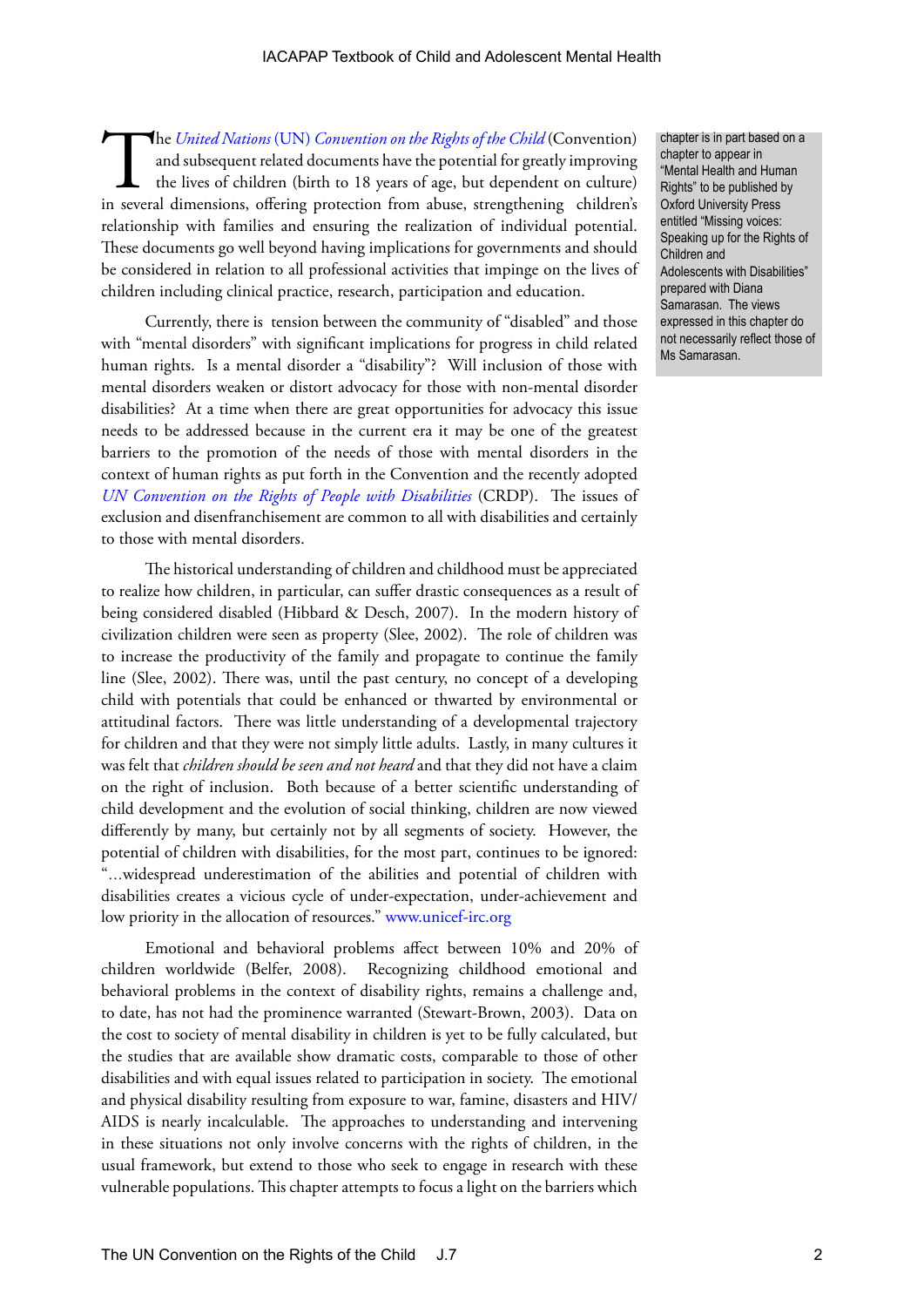children with disabilities continue to face in being considered active members of society, and the need for responsible research.

# **CONSEQUENCES OF DISABILITY**

In many countries, children with disabilities are placed in institutions at birth or as toddlers and remain there until death. All available data show that children in institutions do far worse socially, educationally, medically and psychologically than children raised in supportive community settings (Groce & Paeglow, 2005). Human Rights Watch found that the death rate among institutionalized children with disabilities was almost twice that of the general population and of children kept at home. In some institutions in some countries the mortality rate exceeds 75% (Human Rights Watch, 2001).

According to the United Nations and UNICEF, girls with disabilities are twice or three times more likely to experience sexual and physical abuse than their non-disabled peers. Where the ability to contribute economically to family survival is critical, children with disabilities have little value other than as objects displayed for pity or money. The most common employment around the world for disabled people is begging (Groce, 1999). Isolation both self-imposed and socially created is common, particularly for those who look different.

# **CONCEPT OF PARTICIPATION**

Approaches to clinical care for people with disabilities are too often conceived from a *deficit model* focusing on individual impairment. This has consequences for how the person is viewed and unreasonably limits expectations. The Convention (article 12) redefines the role of children in society as participants and, through their participation, as critical contributors to their own health and that of the community in which they live. If the clinician and policymaker move from a deficit model to the concept of *maximizing participation* and focus on the barriers faced by people with disabilities in seeking full participation, then many opportunities for creative programming are opened. It requires a considerable shift in the mindset of clinicians and policymakers but once adopted can be seen as freeing up opportunities or identifying barriers that can readily be overcome.

The efforts to include children and adolescents in mainstream education have met with varying levels of success. Low and middle income countries, as defined by the World Bank, have demonstrated some of the more innovative approaches, often out of necessity.

The World Health Organization has attempted through the International Classification of Impairments, Disabilities and Handicaps (ICIDH-2) to disseminate a model for professionals to use to approach care for people who have impairments from the perspective of participation. The ICIDH-2 covers three dimensions of disability:

- Impairment in bodily functions and structures
- Limitation in activity, and
- Restriction in participation.

This classification recognizes that someone with an impairment may or may not have a limitation in activity or even a disability, depending on the environment

#### **RIGHTS OF THE CHILD**

The first United Nations statement devoted exclusively to the rights of children was the Declaration on the Rights of the Child, adopted in 1959. This was a moral rather than a legally binding document. In 1989 the legally binding Convention on the Rights of the Child was adopted by the United Nations. In 54 articles the Convention incorporates the whole spectrum of human rights civil, political, economic, social and cultural—and sets out the specific ways these should be ensured for children and young people. In May 2000, two Optional Protocols, one on the involvement of children in armed conflict and a second on the sale of children, child prostitution and child pornography, were adopted to strengthen the provisions of the Convention in those areas. The Convention on the Rights of the Child is the most endorsed human rights treaty in the world, ratified by all but two countries. View the Convention and related documents by clicking on the picture below.

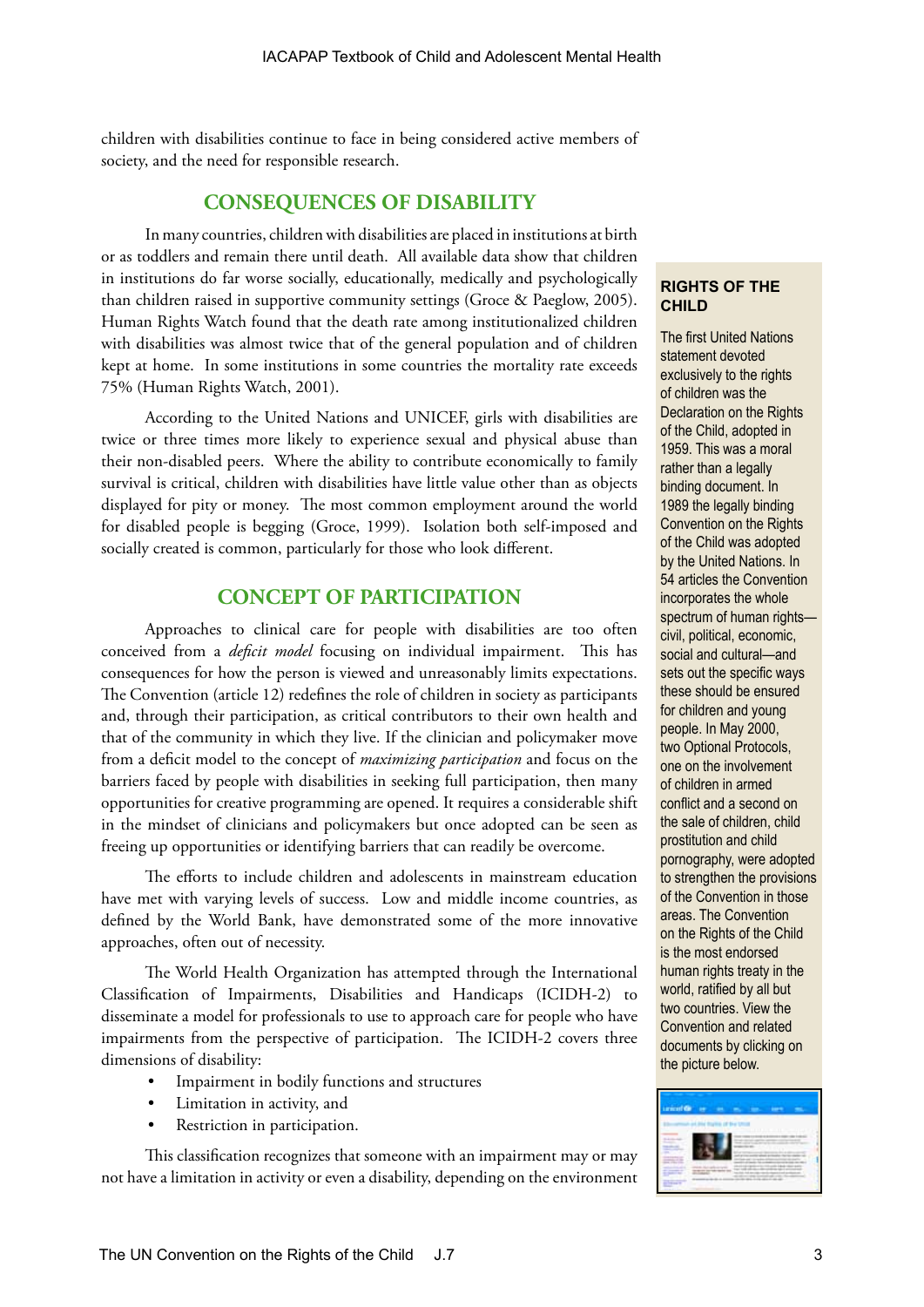

 "…the child who is capable of forming his or her own views [has] the right to express those views [and] the right to freedom of… thought, conscience and religion."

Convention: articles 12-14. Photo : http://syinghana.com/?p=137



Click on the picture to view a short animation explaining the Convention to children (by the Children's Rights Alliance) (www.childrensrights.ie)

### **Table J.7.1 The United Nations Convention on the Rights of the Child summarized according to article (Carlson, 2001).**

| <b>Principles</b>                 | <b>Provisions</b>       | <b>Protection</b>                          | <b>Participation</b> |
|-----------------------------------|-------------------------|--------------------------------------------|----------------------|
| A2: Non-discrimination            | A5: Guidance            | A19: Abuse and neglect                     | A13: Expression      |
| A3: Best interest                 | A7: Name/nationality    | A21: Adoption                              | A14: Thought         |
| A6: Survival and<br>development   | A8: Identity            | A22: Refugee                               | A15: Association     |
| A12: Respect for child's<br>views | A9: Parent separation   | A32: Labor                                 | A17: Information     |
|                                   | A16: Privacy            | A33: Drugs                                 |                      |
|                                   | A18: Responsibilities   | A34: Sexual exploitation                   |                      |
|                                   | A24: Health             | A35: Abduction                             |                      |
|                                   | A25: Social security    | A37: Torture and deprivation of<br>liberty |                      |
|                                   | A27: Standard of living | A38: Armed conflict                        |                      |
|                                   | A28 and A29: Education  | A39: Rehabilitative care                   |                      |
|                                   | A31: Leisure            | A40: Juvenile justice                      |                      |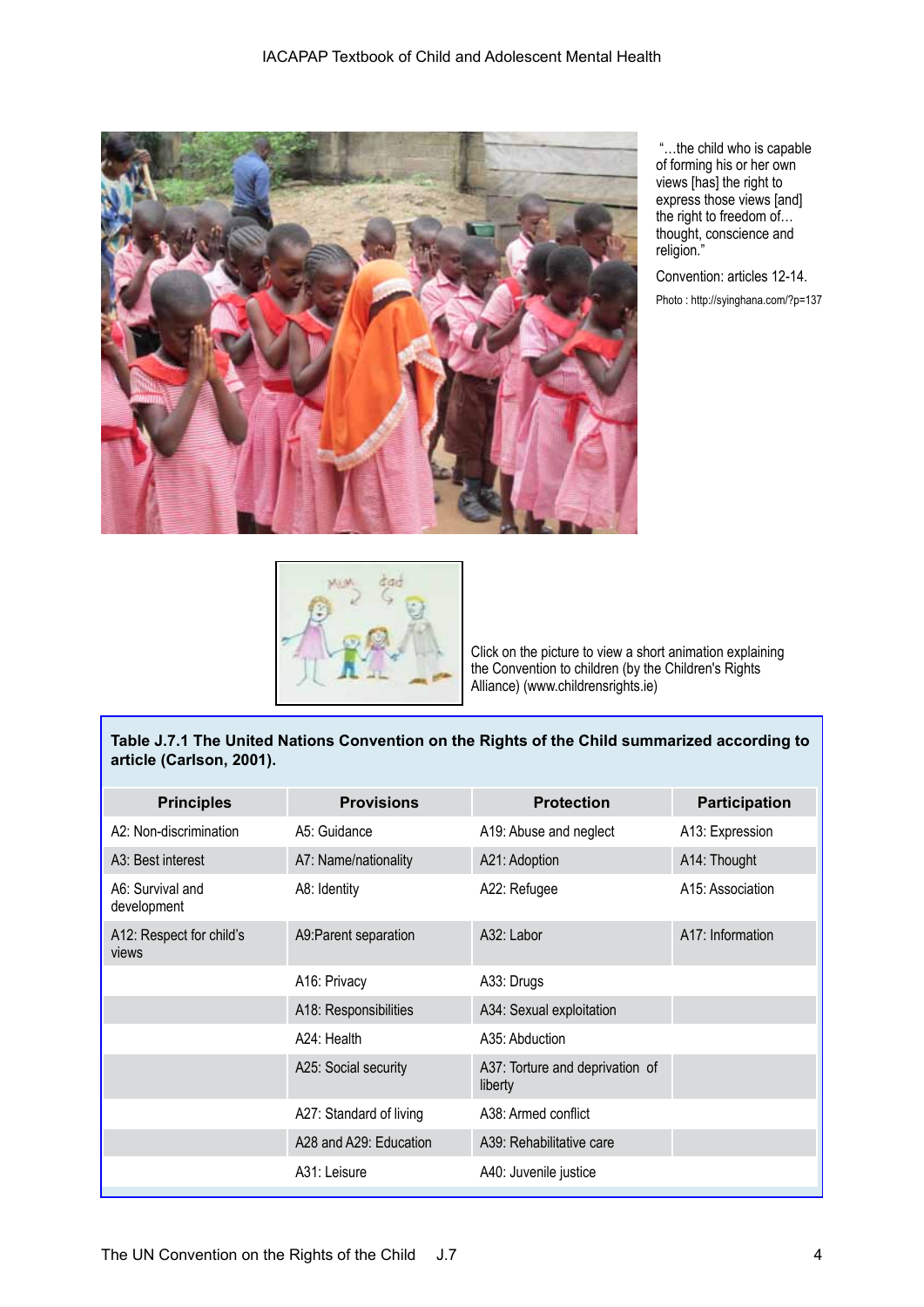and society (Clark & MacArthur, 2008). The human rights approach to disability also shifts the focus from the limitations of individuals to the barriers within society that prevent the full participation of people with impairments on an equal basis with others.

# **UN CONVENTION ON THE RIGHTS TO THE CHILD**

The content of the Convention by relevant article is summarized in Table J.7.1. The Convention clearly advocates for the inclusion of all children in the life of the community with strong recommendations for access to education and services. Furthermore, it argues against discrimination of any kind. However, experience with the Convention has shown that it has lacked meaningful implementation (WHO, 2005). In particular, children and adolescents with disabilities, including psychosocial disabilities, have not seen meaningful inclusion.

The Convention has been incorporated into national legislation in at least 50 countries, but fewer countries have implemented programs to operationalize the provisions of the Convention. National independent human rights institutions for children have been established in some countries leading the effort to provide a meaningful realization of children's rights (Pais & Bissell. 2006).

# **UN CONVENTION ON THE RIGHTS OF PERSONS WITH DISABILITIES**

Going one step further, the CRDP, drafted with the strong activism and unprecedented participation of persons with disabilities, mandates the involvement of people with disabilities (including children with disabilities) and their representative organizations in the implementation and monitoring of programs concerning them.

Click on the picture to view document

The CRDP attempts to address a gap in justice which has occurred not because people with disabilities were explicitly excluded from other more general



"…a child shall not be separated from his or her parents against their will… [and shall be permitted to cross national borders] for… family reunification...."

Convention: articles 9 & 10. (Source: http://www.creativespirits. info)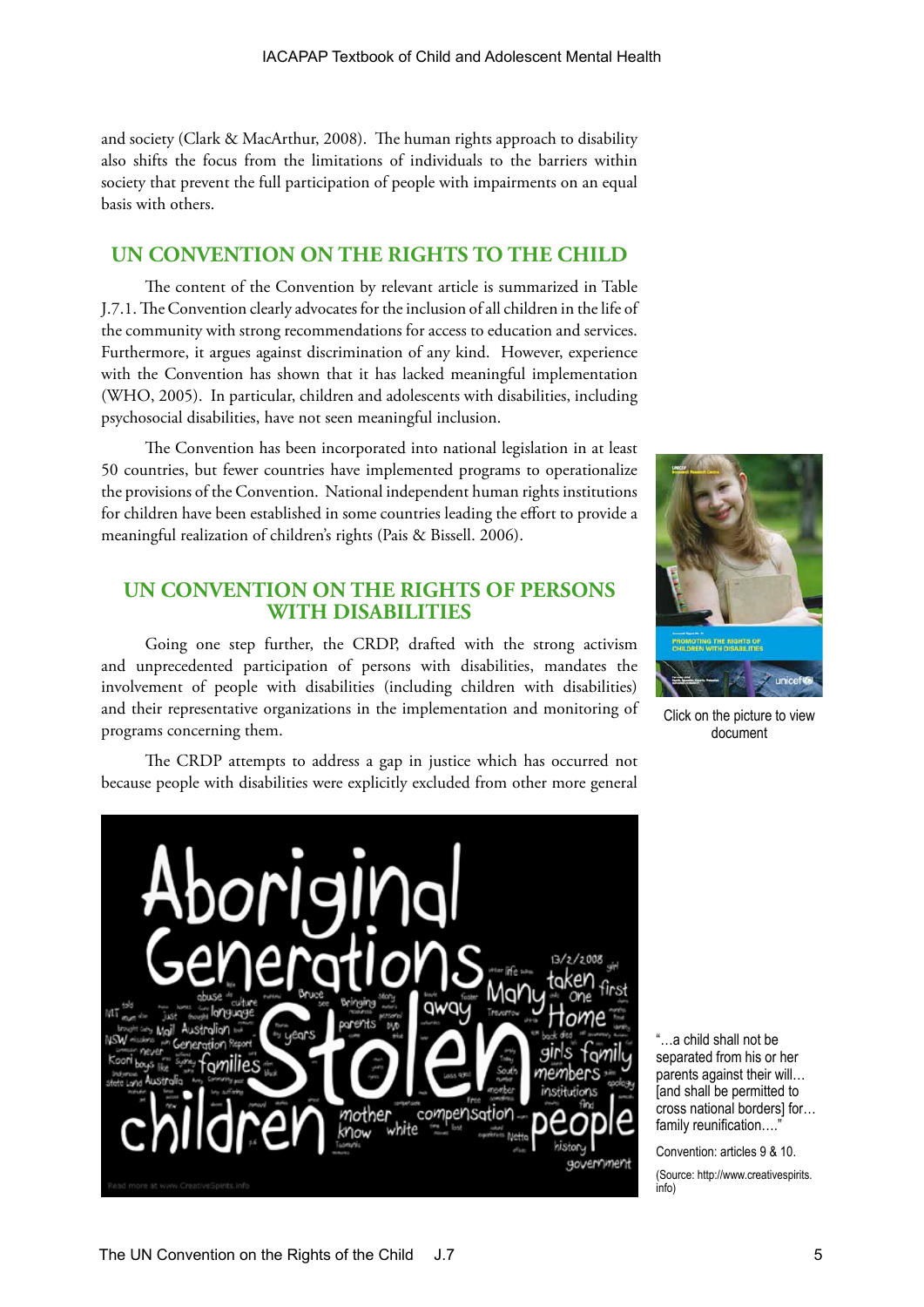human rights legislation (in fact, in the Convention, children with disabilities were specifically included), but because the moral platform which is used to interpret such documents has been skewed to leave out certain populations. The social model of disability, from which the Convention and CRDP are derived, places the obligation for inclusion squarely back on the shoulders of society. In this model, disability is not inherent in the person but rather, occurring with the interaction between a person with impairment and societal, attitudinal and environmental barriers.

In a way, the existence of the CRDP points to the fact that it is (again) the larger philosophical construct of the omnipotent "we" which is the problem. Since the Enlightenment, as previously marginalized segments of society have demanded and realized their voice, the conception of who "we" are has gradually expanded. Sixty years after the adoption of the Universal Declaration on Human Rights, thanks largely to the persistence of the disability rights movement (whose slogan is "nothing about us without us"), there is recognition that disability is part of the human experience.

As law professor Amita Dhanda writes, "It is my view that the Convention on the Rights of People with Disabilities has done the following for persons with disabilities: it has signaled the change from welfare to rights; introduced the equality idiom to grant both the same and different to persons with disabilities; recognized autonomy with support for persons with disabilities and most importantly made disability a part of the human experience" (Dhanda & Narayan, 2007). Whether the CRDP and the growing disability rights movement will give a voice to children remains to be seen.

#### **Rights-based approaches to children with disabilities**

It is an indictment of society that children and adolescents have not seen meaningful inclusion and participation when they have been born with impairments or suffered disability. Remedies have been proposed, and in some cases demonstrated to be effective, but their implementation is patchy and often not sustained. Two prominent examples of initiatives to address the lack of voice for the rights of children with disabilities are the Guardianship Councils in Brazil and the Social Charter of the European Union. These are very different approaches but both draw heavily on legal remedies and due process with respect for the plaintiff.

#### *Guardianship Councils*

The 1988 Federal Brazilian Constitution emphasized popular participation in governance. Municipal Participatory Administrative Councils were formed. The child rights perspective embedded in the authorizing legislation and implementation has transformed a disadvantaged population of children into a population of citizens whose current and future rights should be respected (Duarte et al, 2007; Rizzini et al, 2003). The authorizing legislation covers all children under the age of 21 and, notably, does not single out one *at risk* group. The legislation is broad but focuses on the entitlement to rights. The legislation determined that children's rights will be guaranteed through the activities of municipal Administrative Councils. The Brazilian Child and Adolescent Rights Act mandates that every one of approximately 5,700 Brazilian municipalities should have two Municipal Child Councils: a Child Rights Council and a Child Guardianship Council. In addition each state should have one State Child Rights



Click on the picture to view a video on dealing constructively with disability discrimination in sport.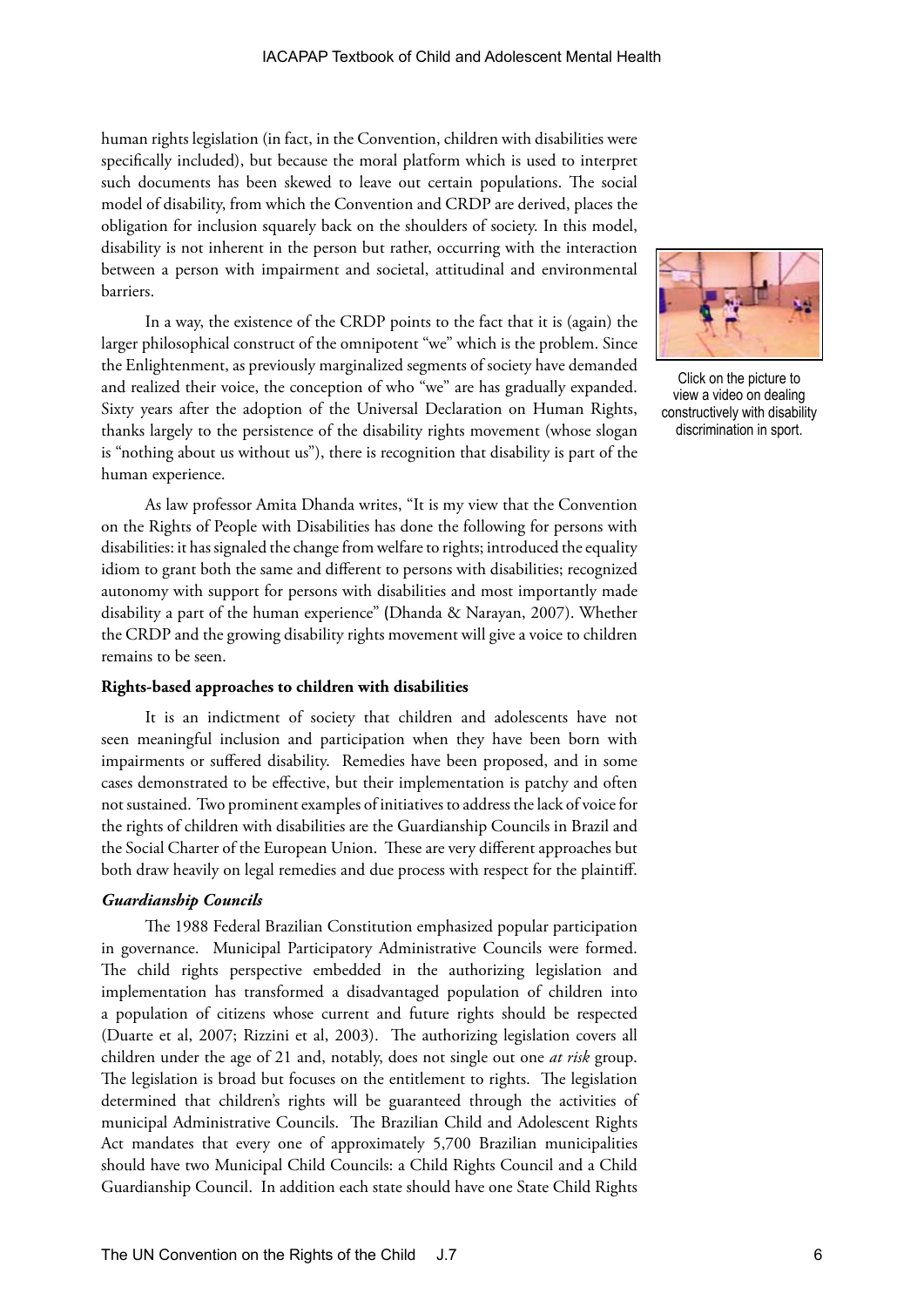

"No child shall be subjected to arbitrary or unlawful interference with his or her privacy…nor to unlawful attacks on his or her honour and reputation."

Convention: article 16.

Arab water carrier girls, Egypt (Brooklyn Museum)

Council. The Child Rights Council has the responsibility for addressing child and adolescent rights at the macro level. The Guardianship Councils ensure that children in need or at risk receive the best possible assistance. Their task is to make referrals and guarantee the delivery of services, but not act as a provider. Access to the Guardianship Councils can be by the children themselves, parents or a wide range to other interested parties.

#### *European Social Charter*

The European Social Charter (Council of Europe) is a rights-based document that can and has been applied in the case of apparent discrimination of people with disabilities. A notable example is the successful appeal by Autism Europe to the European Committee of Social Rights complaining that in France "…children and adults with autism do not, and are not likely to, effectively exercise in sufficient numbers and to an adequate standard, their right to education in mainstream schooling or through adequately supported placements in specialized institutions that offer education and related services." In essence, the complaint alleged that France is not taking enough action, as required under the revised European Social Charter, to secure children and adults with autism a right to education as effective as that of all the other children. While this is a specific example that has led to remediation, the articles themselves serve as a model. The Code of Social Action states that "…whenever the aptitudes of the person with a disability and the capabilities of the family so allow, ensure access to the minor or adult with disability to those institutions open to the whole population." "Social and medico-social action shall…promote the autonomy and protection of individuals…prevent exclusion and correct its effects. It shall be based on continuous evaluation and needs and of expectations…in particular of those people with disabilities." "… action shall respect the equal dignity of all human beings…" It will be interesting to see if and how models such as these gain uptake in implementation of the new Convention on the Rights of People with Disabilities.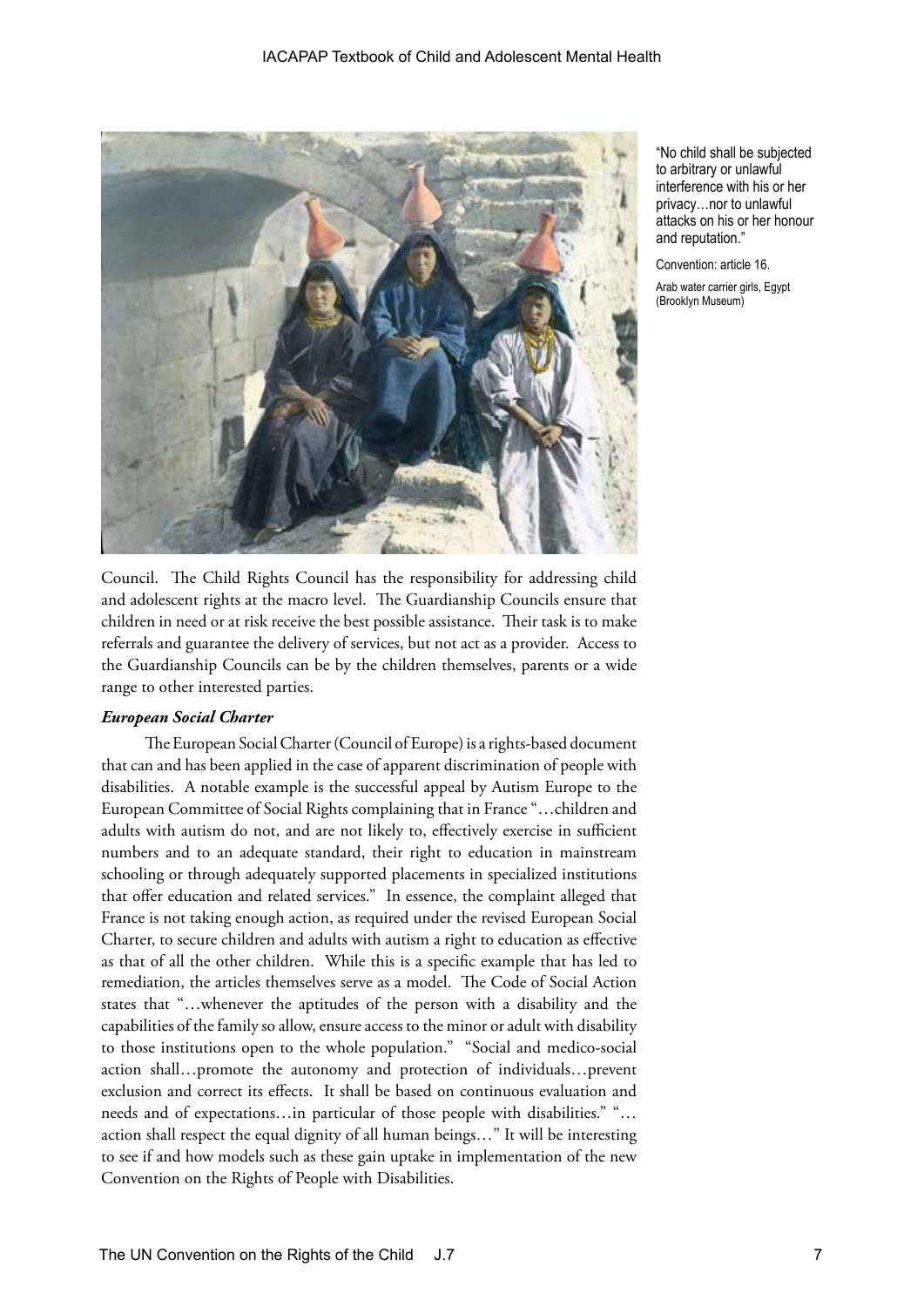#### **Paradigm shifts for clinicians**

"Integrating the principles of children's rights, equity and social justice into practice will require a fundamental shift in the education of child health professionals at all levels of training." (Waterston & Goldhagen, 2008). If a high priority is to be given to providing rights-based services to children with disabilities, it will be increasingly necessary to engage, train and prepare non-government organizations, professionals, parents of children with disabilities and children with disabilities themselves to work together to effect change. Professional training programs today still focus on medicalization of disability. The focus on specialization for working with differing populations of children with disabilities thwarts the desire to lessen discrimination in services and the participation of children in the mainstream of society. Professional concern goes beyond clinical care to research with who may be most vulnerable.

# **IMPLICATIONS FOR RESEARCH**

Contemporary mental health related research initiatives in low and middle income countries have exposed yet another dimension of the need for human rights protections and ethical standards. In low and middle income countries impacted by war, natural disaster and displacements, researchers have engaged in practices that need to be subject to human rights scrutiny. As regards children in research in general, the justification of non-therapeutic research (studies that do not purport direct benefit to participants) versus therapeutic research in children has been debated (Ramsay, 1976; McCormick, 1976). It has been argued that the use of children as research participants is never justified if they cannot derive benefit from participation (Ramsay, 1976) while others believe that as long as research involves no discernible risks, pain, or inconvenience, research is ethically permissible (McCormick, 1976). United States federal regulations (Protection of

The Convention on the Rights of the Child goes well beyond having implications for governments and should be considered in relation to all professional activities that impinge on the lives of children including clinical practice, research, participation and education.



Children must be treated "…without discrimination of any kind, irrespective of… race, colour, sex, language, religion…or other status."

Convention: article 2.

Photo: Joe Healy and his family (Galt Museum & Archives)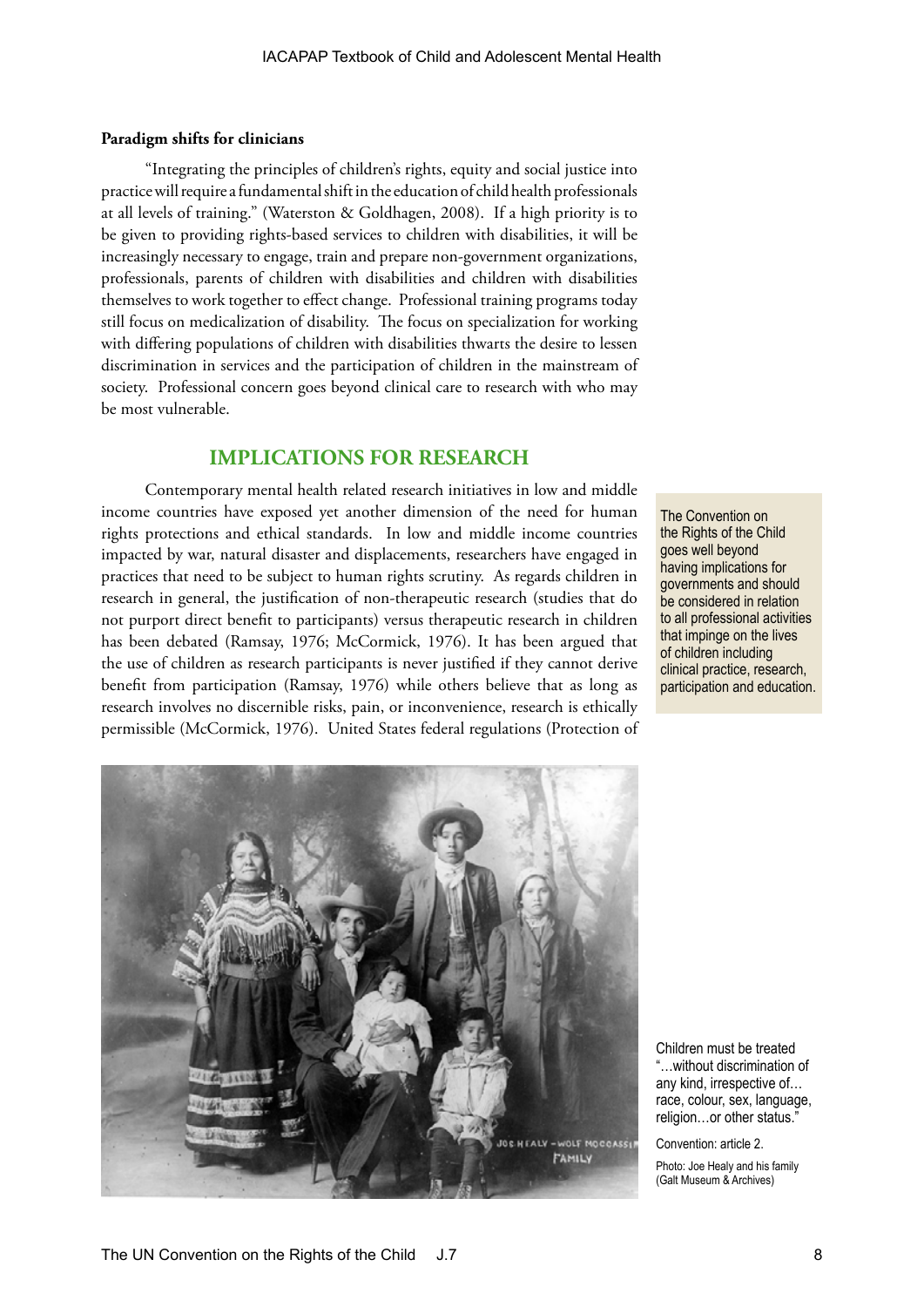Human Subjects) allow for non-therapeutic research that poses more than minimal risk with children, if:

- 1. Risk is a minor increase over minimal risk
- 2. Procedures are commensurate with general life experiences of participants
- 3. Findings are likely to yield knowledge of vital importance about the participant's condition; and
- 4. Parental permission and assent of the child are obtained.

#### **History of medical and psychiatric ethical standards and guidelines**

Ethical issues arise since youth are typically incorporated under the subheading "vulnerable populations." Youth cannot care for or protect themselves independently and become more vulnerable when suffering from a mental illness. Some of these ethical issues around treatment, medication and research have been discussed in the field of child and adolescent psychiatry and psychology (Munir & Earls, 1992; Belitz & Bailey, 2009; Frank et al, 2003). Specific to psychiatric research, Roberts (1999) has developed a conceptual analysis of ethically sound psychiatric research protocols. Hoop et al. (2008) reviewed these topics in relation to research with youth. An extensive resource listing for psychiatric research ethics has been developed (Roberts et al, 1998). However, these guidelines are primarily for domestic trials, where researchers have authorizing institutional review boards, standards of care, and access to (often) multiple forms of "best treatment."

The National Commission for the Protection of Human Subjects of Biomedical and Behavioral Research (1977) allows studies that expose children to greater than minimal risk without intent to benefit participants when knowledge obtained is important to the future welfare of children. Sufficient evidence should be provided to show that: 1) research-induced pain or stress is not severe; 2)



"…a child who is seeking refugee status or who is…a refugee…[shall] receive appropriate protection and humanitarian assistance…"

Convention: article 22.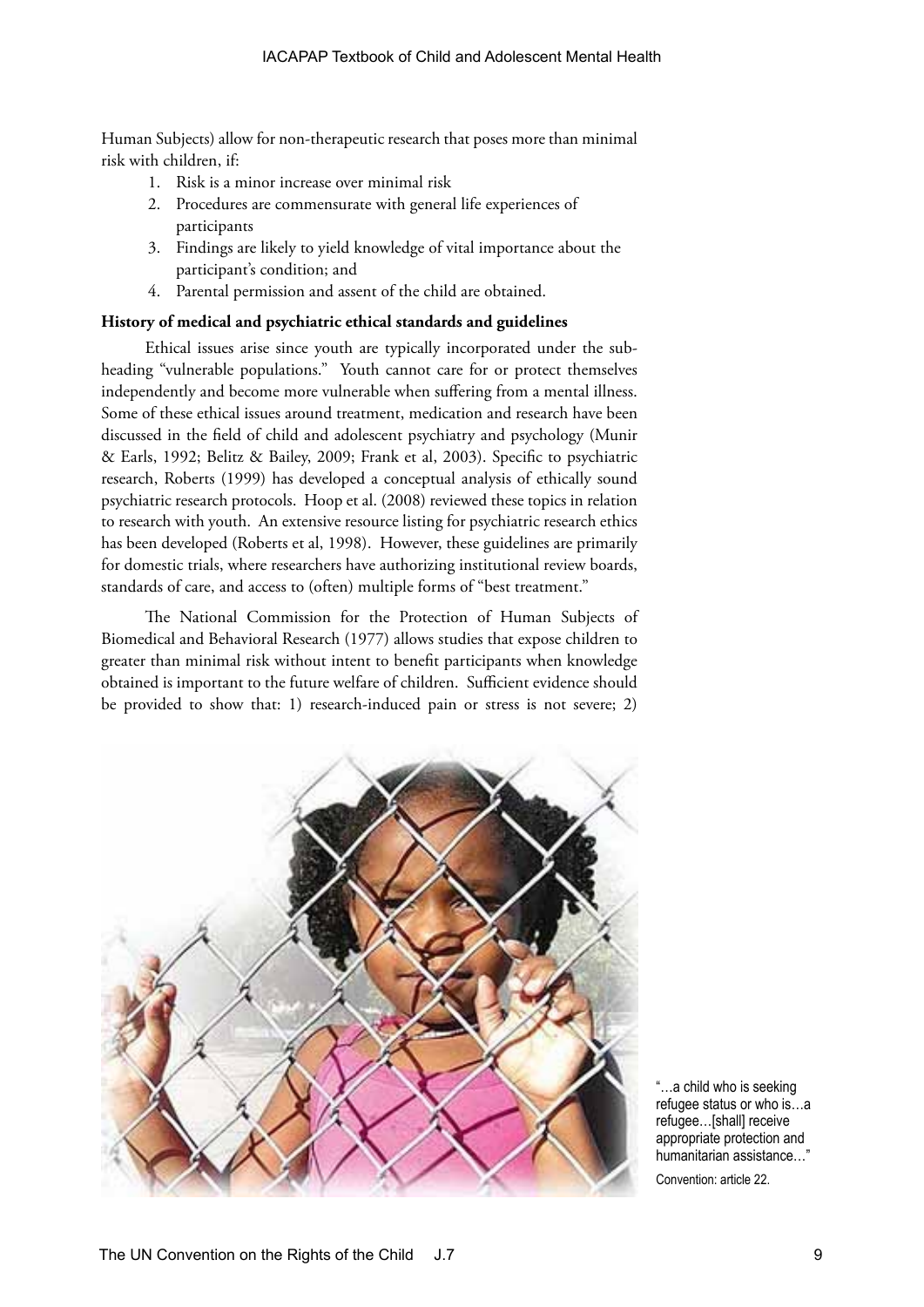potential harms are reversible; 3) researchers are qualified; and 4) the setting is appropriate for the study (Fisher et al, 2007). However, when large asymmetries of power exist, it is unclear if the settings are appropriate to perform studies that do not provide benefit to participants.

#### **Current medical and psychosocial guidelines for international research**

The emergence of researchers from high-income countries conducting trials in low-income countries, particularly related to HIV/AIDS, challenged the Helsinki Declaration's framework for work in developing countries (Zion et al, 2002). In 1993, the *International Ethical Guidelines for Biomedical Research Involving Human Subjects* was produced to describe how the Declaration could be effectively applied to developing countries (Council of Medical Organizations of Medical Sciences, 1993). The Emanuel framework, though not specific to youth, addresses medical ethical issues that arise when performing research in lowresource countries (Emanuel et al, 2000).

The psychosocial humanitarian field has ethical guidelines (Sphere Project, 2000; Morris et al, 2007; IASC, 2007; Allden et al, 2009) Others have suggested frameworks for research in low-resource, refugee, and international settings (Schenk & Williamson, 2005; Fisher et al, 2002; Leaning, 2001). These guidelines primarily aim at emergencies, conflicts or disasters, or focus on refugee youth in high-resource countries. Though the nature of child and adolescent psychiatry and allied professions demands knowledge of ethics (Munir & Earls, 1992), there is little training on ethics considering cultural or global contexts in the mental health field and, in particular, for those with disabilities.

#### *Human rights of vulnerable populations*

Vulnerable populations are special groups of people who lack the ability to protect their basic rights and liberties, making them open to exploitation. Children, in general, are such a population. War situations that create orphans who are not under the legal protection of an adult compound the issue of rights protection. War can also include specific populations (e.g., survivors of gender-based violence or child soldiers) that may be heavily stigmatized by the community and may be at potential harm from research if findings are released to the government, rebel forces, or the community.

Researchers engaged in therapeutic or non-therapeutic research should take ethical precautions and be sensitive to the needs of vulnerable groups. Children may not feel comfortable telling foreigners or adults about their experiences, especially in areas of political instability, where adults were involved in the conscription of children into armed forces. Revelations may place children at increased risk. Speaking at a child's developmental level, researchers should be clear from the start about their roles, what data will be collected, how it will be used, who will have access to it, and what the limits of confidentiality are. Special care should be taken to ensure that the collection, storage, and analysis of interviews or data are secured so participants can be reassured that their information (such as status as a former child soldier) will not be released to the government or rebel forces which could lead to further stigma and discrimination.

With limited access to resources for survival, families may be desperate to help their children and may view researchers as foreigners, whom they are used to seeing as humanitarian aid workers or as providers of food and material aid.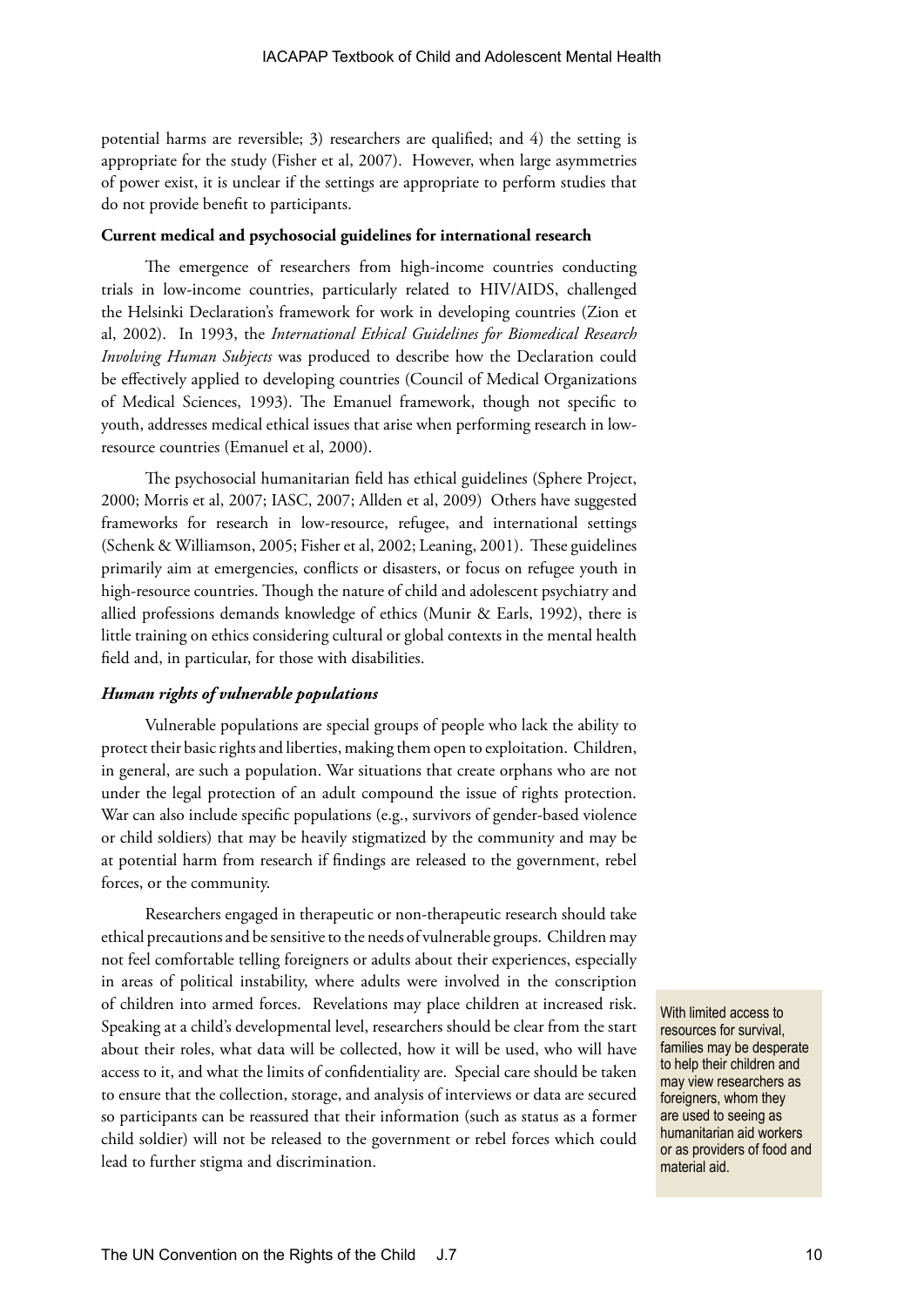

Children must be "protected from economic exploitation ... from [hazardous] work [and] all other forms of exploitation."

Convention: articles 32 & 36.

Child labour in a printing company (kinderarbeid in drukkerij). Nationaal Archief/Spaarnestad Photo

#### *Informed consent in low-income and post-conflict countries*

Nontherapeutic research or the investigator's intent to not benefit participants is *related* to informed consent. Informed consent includes examination about information, decisional capacity, and voluntary capacity (Roberts, 2002). Information should be relayed about the research process, timeline, methods to be used, and risks and benefits of participation in the study. Decisional capacity (Applebaum et al, 1982) is provided to researchers when individuals:

- Can communicate a voluntary non-coerced decision
- Can communicate an understanding of the risks and benefits of accepting or declining the treatment and potential outcomes of alternative treatments, or research
- Can appreciate the significance of the choice, and
- Are sufficiently cognitively intact to understand the consenting process and content.

Voluntarism capacity is equally important in war-affected countries, as being able to express ideas without coercion or threats to their true wishes (Roberts, 2002).

Informed consent should also take into account cultural variables, including education, concepts of youth, and respect for persons (Roberts, 2002). In areas with a high degree of illiteracy, the signing of a consent form may signal mistrust or dangerousness, especially in countries where the government has previously tricked people into relinquishing rights, as was the case in the former Soviet Union or Cambodia for example (de Jong, 2002; Ellis et al, 2007). In many low-resource countries, children enter the *labor* force as early as age five, and communities may have a different concept of who can provide consent for youth (Schenk & Wiliamson, 2005; Boyden, 2004). Researchers should have input from the community that is familiar with age, gender, social roles and expectations for child development and behavior (Schenk & Williamson, 2005). In a collective-society, an individual may consent to participate in research out of direct or indirect pressure from the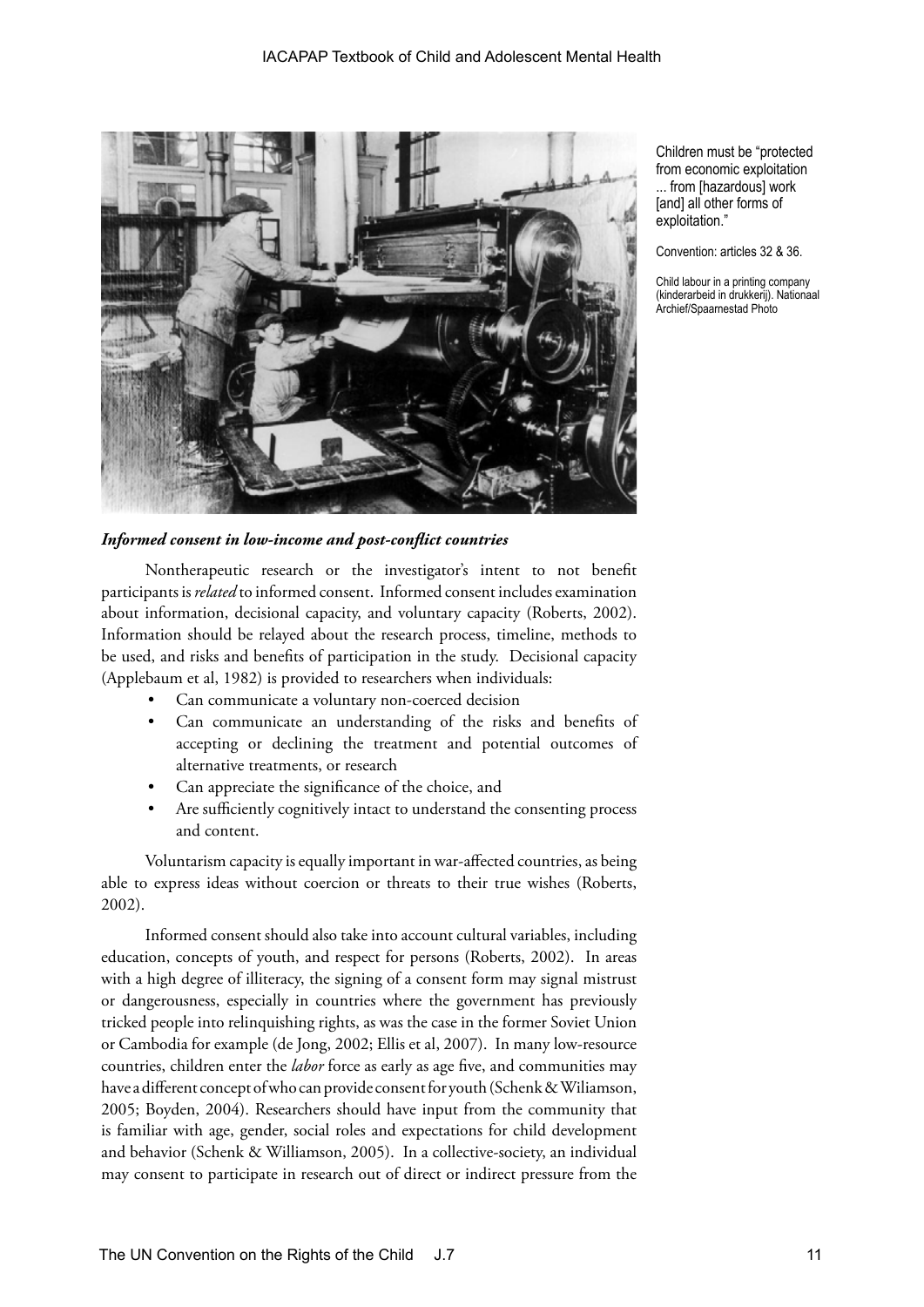community, challenging autonomy (Ellis et al, 2007). The focus should be more on the achievement of true informed consent, rather than the final product of a signed document. This can be attained through research advance directives, which are discussions between researcher and subject, about the subject's motivations for joining the study, discussion about the likely outcomes of the study, and the protocol or procedure that will occur. Should subjects later enter a state where they lose ability to express preferences, the document will be able to direct next steps. Another way of solving this problem is by the use of verbal informed consent in the presence of a family member or friend (European Medicines Agency, 2009). Assent rather than consent is often used. This more passive approach to ensuring that the subject is informed is often easier to obtain in more naturalistic settings but runs the risk of not truly ensuring an informed subject population.

#### *Asymmetries of power and information*

When researchers from high-income countries come to devastated and socio-economically severely disadvantaged communities to conduct mental health research, local people may be at high risk of being exploited, as a researcher's social status can impact on research participation (Boyden, 2004). With limited access to resources for survival, families may be desperate to help their children and may view researchers as *foreigners,* whom they are used to seeing as humanitarian aid workers or as providers of food and material aid. As such, they may interpret participation in a study to be linked to the provision of assistance. Some child psychiatry research protocols offer clinical monitoring, which may be a strong incentive for those in war-affected areas that do not have clinical care accessible (Hoop et al, 2008). Moreover, well-trained Western mental health researchers may try to adapt their models of healing to a population foreign to them, and local communities may not have the free agency to decline participation, discuss negative effects or the impact on their local beliefs and practices, may feel coerced, or may report what they think the professional wants to hear (Fisher et al, 2002; Allden et al, 2009; Ellis et al, 2007). The asymmetry may extend to the involvement of local clinicians and researchers who compromise their local identity and concern for their constituents to be part of a more prestigious and sometimes more lucrative enterprise.

There can be asymmetry in the prioritization of needs as well. Researchers and clinicians who are foreign to the local community may not have research priorities that are congruent with local ones, despite the best interests being in mind. Often, foreigners have control over how funding will be used, program development and planning, determining who will receive services, and who will ultimately be trained to provide those services. Local governments are dependent on donors to fund research on donor-determined needs. This dependence on external funding and hence external researchers, may exclude local academics or Ministries from the opportunity to engage in an ethical analysis about subject communities, projects, and implications.

#### **Ethical challenges inherent in therapeutic research**

The definition of *therapeutic* research in low-resource settings is challenging, as a mental health researcher's role in these settings can vacillate between being an investigator and a provider of care. Moreover, the field of mental health is underdeveloped in these countries, causing Western clinicians to import and

Contemporary mental health related research initiatives in low and middle income countries have exposed yet another dimension of the need for human rights protections and ethical standards.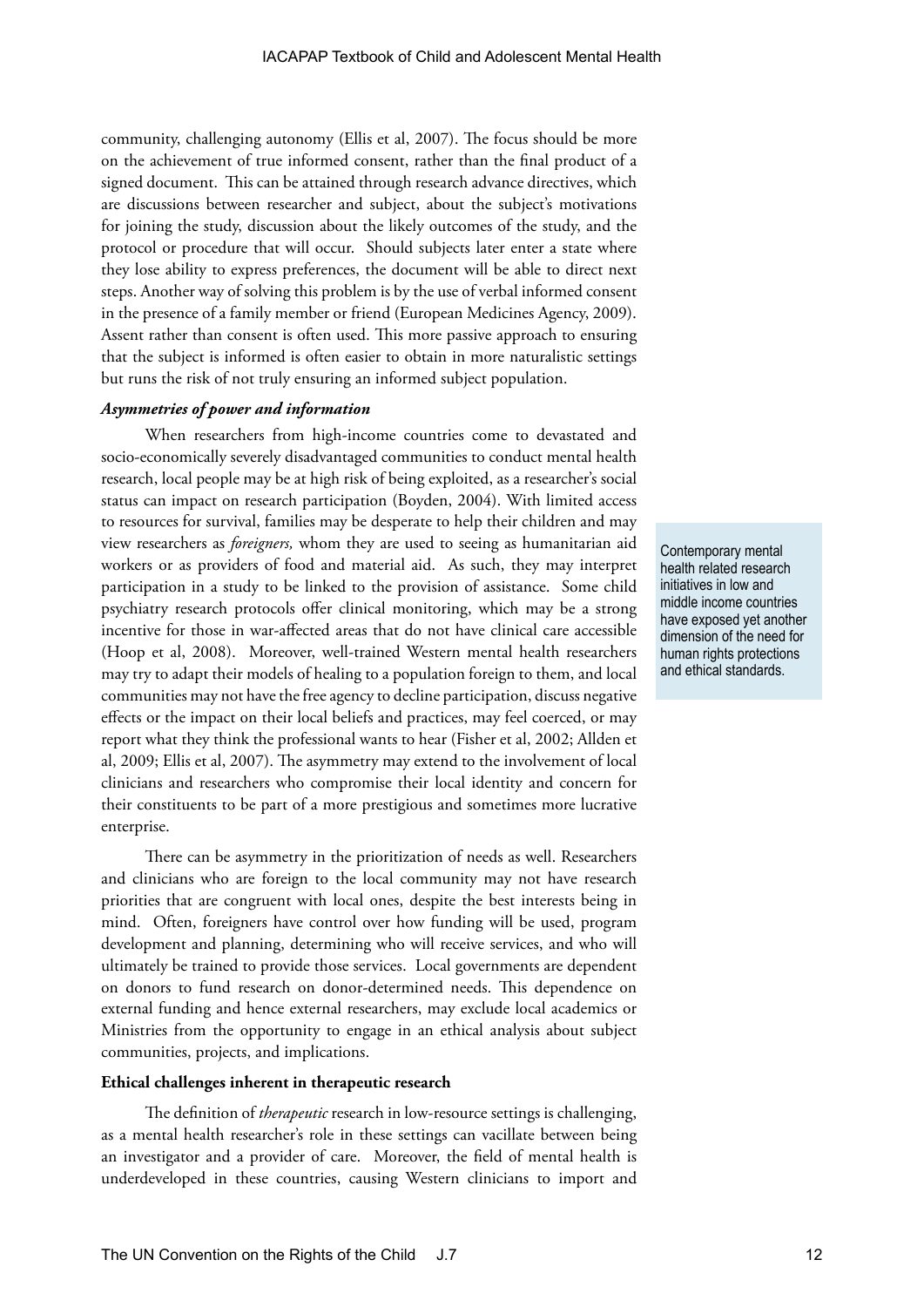adapt interventions to different cultural contexts. The roles of researchers and the identification of the most appropriate intervention will be discussed below.

#### *The boundary between researcher and clinician*

The primary intent of a clinician is to provide help; whereas the primary intent for a researcher is to answer a scientific question. Inherent in the work with vulnerable children is the more porous boundary between researcher and clinician. Often there are no mental health clinicians, and the researcher is the first person to ask potentially emotionally charged questions about a child's experience in war. Interviews themselves are interventions. The researcher may knowingly or unknowingly become a clinician. Though the goal of a researcher is neutral− to collect data−each contact with a child is potentially a clinical one. There is some evidence that sharing a common stance with clients is valuable (Lustig et al, 2004), but likewise certain interventions may be harmful (Morris et al, 2007; Goodman, 2004). Psychiatrists, specifically, face additional difficulties in the field, as physicians may be confused about the divide between being a provider versus using patients to answer research questions (Jesus & Michael, 2009).

Conducting research without ensuring that appropriate services are available to those researched is unethical (Allden et al, 2009). Providing narratives of recent traumas, particularly in conflict situations, can put people at risk for psychological harm when not supported (Goodman, 2004). Interviewees with mental disorders, prior trauma, and low social support may be at higher risk for emotional distress (Dyregov, 2004; Jorm et al, 2007). However, there may not be a formal mental health system in war-affected, low-resource countries, with few clinicians or institutions to refer them to (de Jong, 2011; World Health Organization, 2005), and even in high-income countries like the United States, there are regions where many have difficulty accessing mental health services (Wang et al, 2005). Though researchers may not have the skills or means to provide support or assistance, there should be an obligation to learn about and access such resources (where they exist) prior to commencing research, or to develop supports for those who may express distress in the course of the research.

### *Identification of the most appropriate intervention*

The *Declaration of Helsinki* proposes the *best current intervention* for the active comparator in a clinical trial. There are multiple established mental health interventions the superiority of which is debatable, depending on expert opinion. Randomized trials evaluating a school-based intervention (including traumaprocessing activities, cooperative play, and creative-expressive elements) for waraffected youth in low-income settings in Indonesia (Tol et al, 2010), Sri Lanka (Tol et al, 2011), Nepal (Jordans et al, 2010) and Palestinian territories (Khamis et al, 2004), found promising improvements on select outcome measures for specific sub-groups, and others with no main effects on specific outcomes (Tol et al, 2011). In Uganda, a randomized control trial of interpersonal group psychotherapy with war-affected and displaced adolescents found effects for depression with girls only, and no effects for anxiety symptoms, conduct problems or functional impairment (Bolton et al, 2007). A randomized control trial in Bosnia-Herzegovina found improvements in posttraumatic stress disorder (PTSD), depression, and maladaptive grief with children receiving school-based trauma and grief-focused group psychotherapy, and improvements in PTSD and depression, but not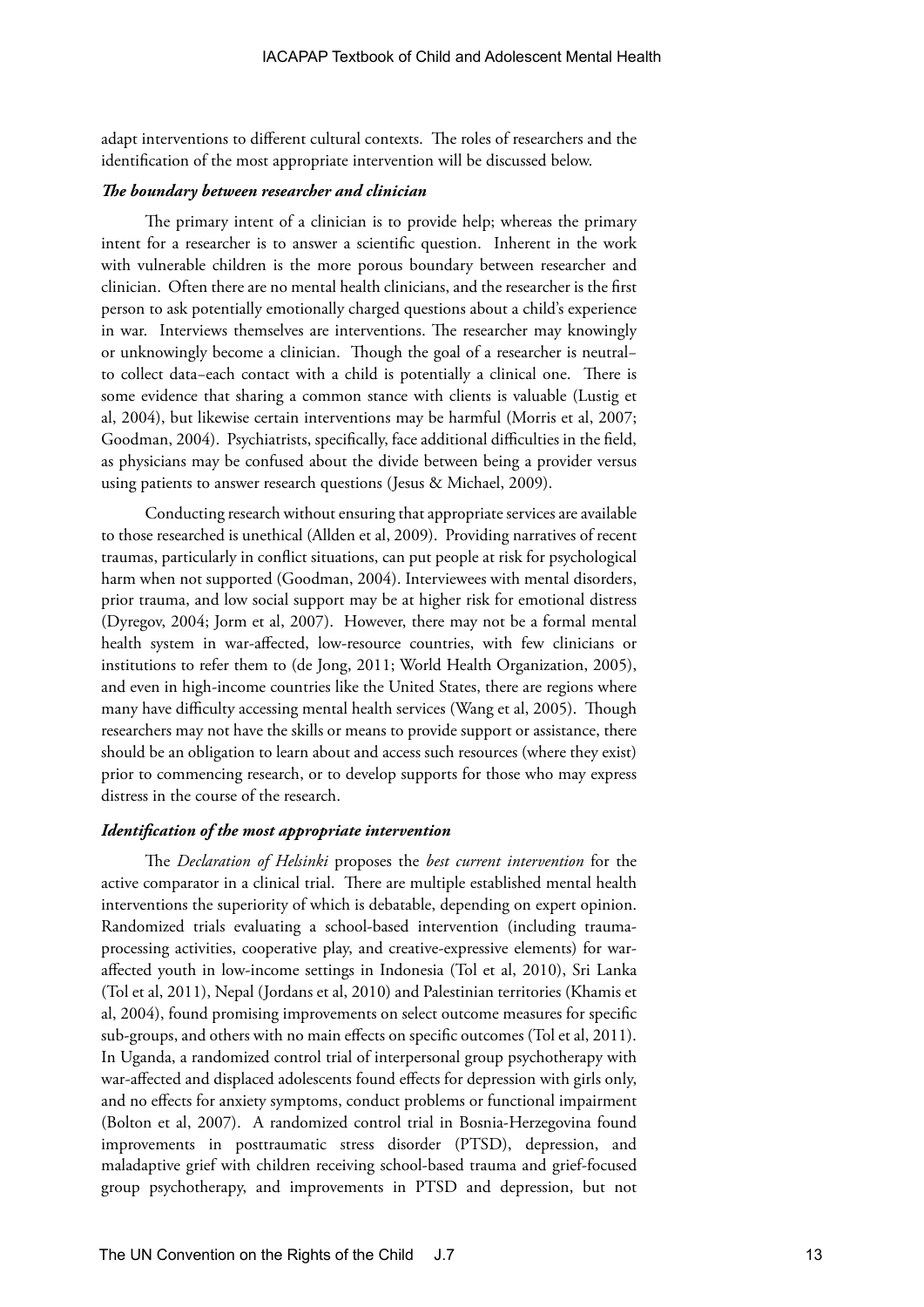maladaptive grief in a classroom-based psycho-educational and skills intervention (Layne et al, 2008). A review of the evidence for interventions described as Sphere standard mental and social health indicators "suggests that even effective interventions can be harmful if applied at the wrong time, or targeted at the wrong segment of the population" (Morris et al, 2007).

# **CONCLUSIONS**

It is remarkable that in the modern era the rights of children with disabilities remain such a challenge. Maltreatment of children with disabilities must be considered a critical public health issue (Hibbard et al, 2007). Contrast the availability of resources for children with a host of medical illnesses to those available to children with disabilities. International agreements are in place to end the era of isolation, abuse and neglect. The challenge is to increase awareness of the current situation and to educate a broad range of individuals to exercise their rights. Incrementally increasing participation of people with disabilities will lead to a lowering of the barriers that now prevent full participation in society.

The ethical evaluation of non-therapeutic research for vulnerable and waraffected youth demands researchers and clinicians to be *sufficiently* cautious with their work with vulnerable populations who are living in contexts with inherent asymmetries of power. Obtaining true informed consent from caretakers and assent from children should be a minimum standard for non-therapeutic research. Those conducting therapeutic research also have ethical considerations with the porous boundary between researcher and clinician, and how to determine the most appropriate therapeutic intervention to study. The benefits to society of documenting the effects of stress, evaluating the need for and access to mental health and other services, and the effectiveness of services for war-affected youth, all of which have potential to help society in the future, should be weighed against the mental health risks of conducting research in these settings.

The Convention and the CRDP offer hope for a new era respectful of human rights in the conduct of society and in research to find evidence for appropriate care. "The inclusion of children with disabilities is a matter of social justice and an essential investment in the future of society. It is not based on charity or goodwill but is an integral element of the expression and realization of universal human rights."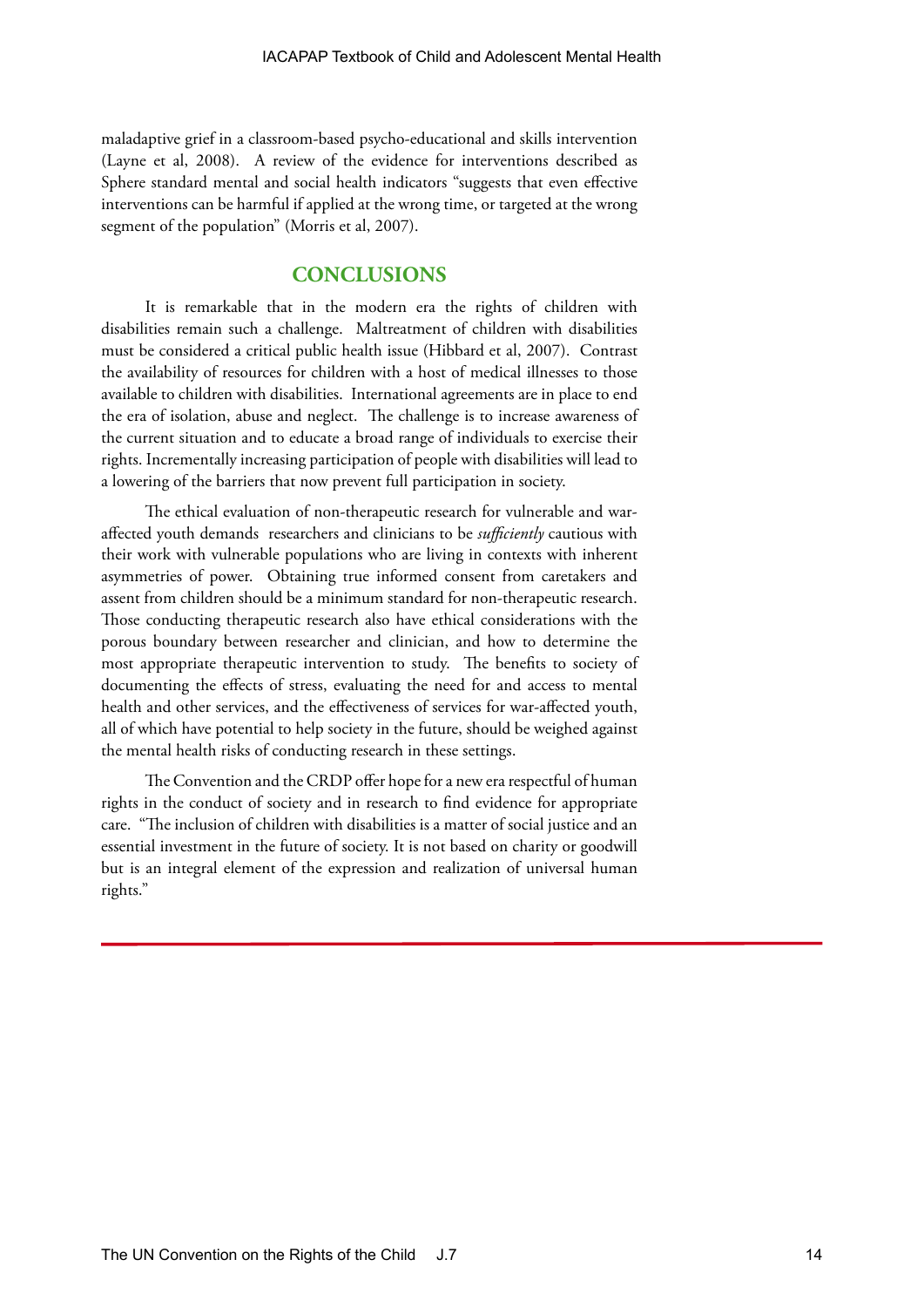# **REFERENCES**

- Allden K, Jones L, Weissbecker I et al. Mental health and psychosocial support in crisis and conflict: report of the mental health working group. *Prehospital Disaster Medicine*, 2009*;* 24:s217-227.
- Applebaum PL, Roth LH, Lidz C. The therapeutic misconception: informed consent in psychiatric research. *International Journal Law Psychiatry,* 1982; 5:319-29.
- Belfer ML. Child and adolescent mental disorders: the magnitude of the problem across the globe. *Journal of Child Psychology and Psychiatry,* 2008; 49: 226-236.
- Belitz J, Bailey RA. Clinical ethics for the treatment of children and adolescents: A guide for general psychiatrists. *Psychiatric Clinics of North America,* 2009; 32:243- 257.
- Bolton P, Bass J, Betancourt T et al. Interventions for depression symptoms among adolescent survivors of war and displacement in northern Uganda: a randomized controlled trial. *Journal of the American Medical Association,* 2007; 298:519-527.
- Boyden J. Anthropology under fire; ethics, researchers and children in war. In: Berry JBJd (ed): *Children and Youth on the Front Line*. New York, Berghahn, 2004.
- Carlson M. Child rights and mental health. *Child Psychiatric Clinics of North America,* 2001; 10:825-839.
- Clark P, MacArthur J. Children with physical disability: Gaps in service provision, problems joining in. *Journal of Pediatrics and Child Health*, 2008; 44: 455-458.
- Council of Medical Organizations of Medical Sciences (CIOMS). I*nternational Ethical Guidelines for Biomedical Research Involving Human Subjects*. Geneva, CIOMS/ World Health Organization, 1993.
- Dhanda A, Narayan T. Mental health and human rights. *Lancet* 2007; 370:1197-1198.
- de Jong JVTM. *Trauma, War and Violence: Public Mental Health in Sociocultural Context*. New York, Plenum-Kluwer, 2002.
- Duarte CS, Rizzini I, Hoven CW et al. The evolution of child rights councils in Brazil. *International Journal of Child Rights*, 2007; 15: 269-282.
- Dyregov K. Bereaved parents' experience of research participation. *Social Science & Medicine,* 2004; 58:391-400.
- Ellis BH, Kia-Keating M, Yusef S et al. Ethical research in refugee communities and the use of community participatory methods. *Transcultural Psychiatry,* 2007; 44:459-481.
- Emanuel E, Wendler D, Grady C. What makes clinical research ethical? *Journal of the American Medical Association,*  2000; 283:2701-2711.
- European Medicines Agency. *[ICH Topic: Guideline for Good](http://www.ema.europa.eu/docs/en_GB/document_library/Scientific_guideline/2009/09/WC500002874.pdf)  [Clinical Practice](http://www.ema.europa.eu/docs/en_GB/document_library/Scientific_guideline/2009/09/WC500002874.pdf)*.
- Fisher CB, Hoagwood K, Boyce C et al. Research ethics for mental health science involving ethnic minority children and youths. *American Psychologist*, 2002;57:1024–1040.
- Fisher C, Kornetsky S & Prentice E. Determining risk in pediatric research with no prospect of direct benefit: Time for a national consensus on the interpretation of federal regulations. *American Journal of Bioethics,* 2007; 7:5-10.
- Frank E, Novick DM, Kupfer D. Beyond the question of placebo controls: ethical issues in psychopharmacological drug studies. *Psychopharmacology (Berl)* 2003; 171:19-26.
- Groce NE. Disability in cross-cultural perspective: rethinking disability. *Lancet* , 1999; 354: 756-757.
- Groce NE, Paeglow C. *Violence against Disabled Children. UN Secretary General's Report on Violence against Children*. Thematic Group on Violence against Disabled Children, 2005.
- Goodman JH (2004). Coping with trauma and hardship among unaccompanied refugee youths from Sudan. *Qualitative Health Research,* 2004;14:1117–1196.
- Hibbard RA, Desch LW & the Committee on Child Abuse and Neglect and the Council on Children with Disabilities. Maltreatment of children with disabilities. *Pediatrics,* 2007;119:1018-1025.
- Hoop JA, Smyth AC, Roberts LW. Ethical issues in psychiatric research on children and adolescents. *Child Adolescent Psychiatry Clinics of North America,* 2008; 17:127-148.
- Human Rights Watch. *Easy Targets: Violence against Children Worldwide*. New York: Human Rights Watch, 2001.
- Inter-Agency Standing Committee (IASC). *IASC Guidelines on Mental Health and Psychosocial Support in Emergency Settings*. Geneva: IASC, 2007.
- Jesus JE, Michael GE. Ethical considerations of research in disaster-stricken populations. *Prehospital Disaster Medicine,* 2009; 24: 109–114.
- Jordans MJD, Komproe IH, Tol WA et al. Evaluation of a classroom-based psychosocial intervention in conflictaffected Nepal: a cluster randomized controlled trial. *Journal of Child Psychology & Psychiatry,* 2010; 51:818- 826.
- Jorm A, Kelly C, Morgan A. Participant distress in psychiatric research: a systematic review. *Psychological Medicine,* 2007; 37:917-926.
- Khamis V, Macy R, Coignez V. *The Impact of the Classroom/ Community/Camp-based Intervention (CBI) Program on Palestinian Children*. Save the Children US, 2004.